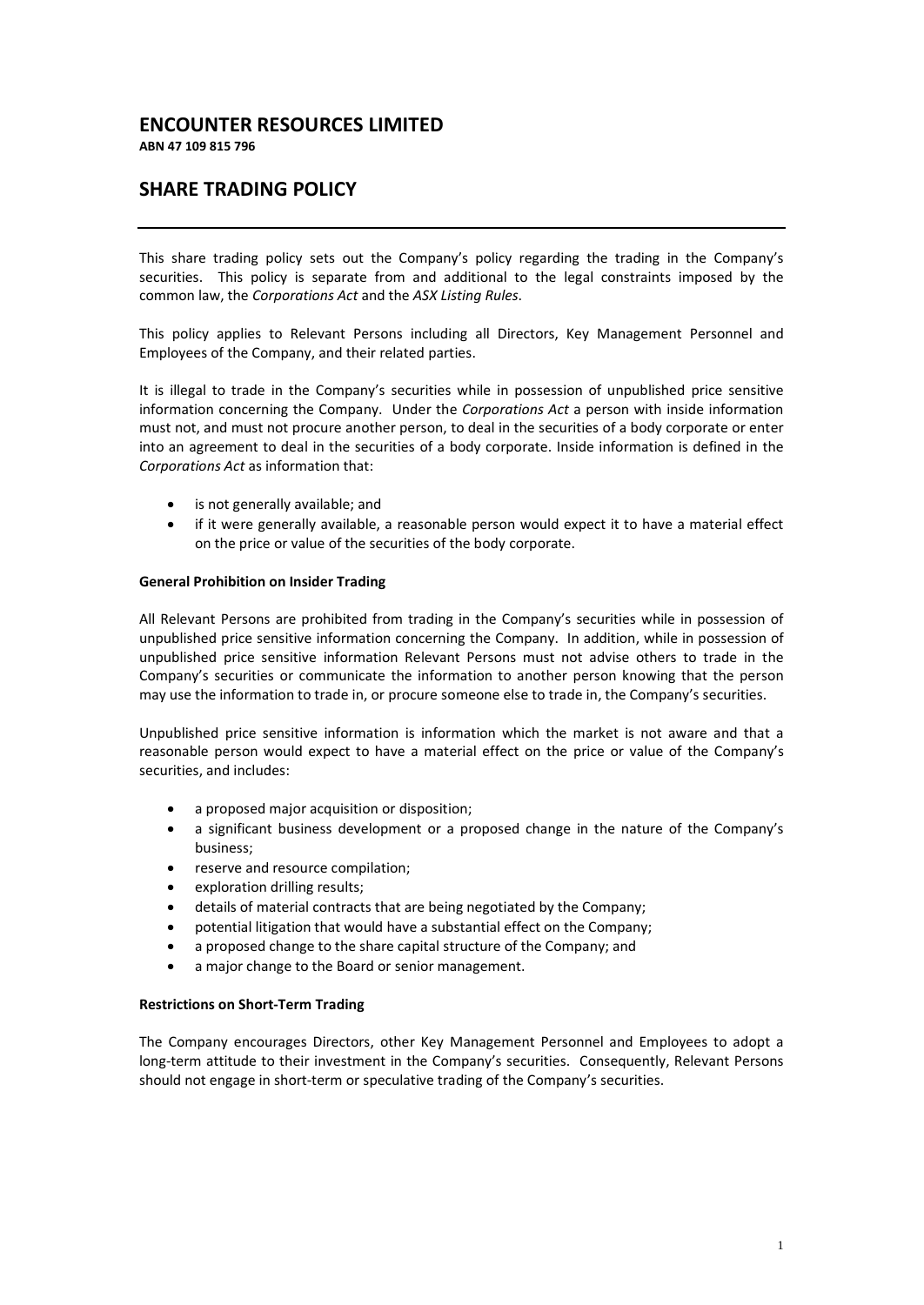# **Trading in Derivative Products**

Relevant Persons are prohibited from trading outside Trading Windows, as defined by this policy, in financial products issued or created over or in respect of the entity's securities.

# **Guidelines for Dealing in Securities**

#### *Clearance Procedures Prior to Trading*

All Relevant Persons must receive clearance for the proposed trading of the Company's securities on by informing and receiving written approval from the Chairman (or if unavailable, the Managing Director) prior to undertaking a transaction

Clearance to trade will apply for a period of 5 business days from the communication to the Relevant Person of the clearance to trade, and management will endeavour to provide its written acknowledgment within 2 business days of the request being submitted by the Relevant Person.

# *Trading Window*

Relevant Persons may trade in the Company's securities on ASX in the period of 10 business days commencing 24 hours following:

- the holding of the Annual General Meeting or any other General Meeting;
- the announcement of Annual or Half-Year results;
- the announcement of Quarterly Reports; and
- any other public announcement on ASX.

Except where the Relevant Person is in possession of unpublished price sensitive information or the Company is in possession of unpublished price sensitive information and notifies the Relevant Person they may not trade during all or part of the trading window.

#### *Outside Trading Window*

Outside of the trading window, all Relevant Persons must receive clearance for the proposed trading of the Company's securities on by informing and receiving written approval from the Chairman (or if unavailable, the Managing Director) prior to undertaking a transaction.

Clearance to trade in the Company's securities outside of the defined Trading Windows may be granted in exceptional circumstances at the discretion of the Chairman (or if unavailable, the Managing Director). Exceptional circumstances would include, but not be limited to cases of severe financial hardship, where court orders exist or other overriding legal or statutory circumstance requiring the sale or transfer of the securities.

Clearance to trade outside a trading window will apply for a period of 5 business days from the communication to the Relevant Person of the clearance to trade